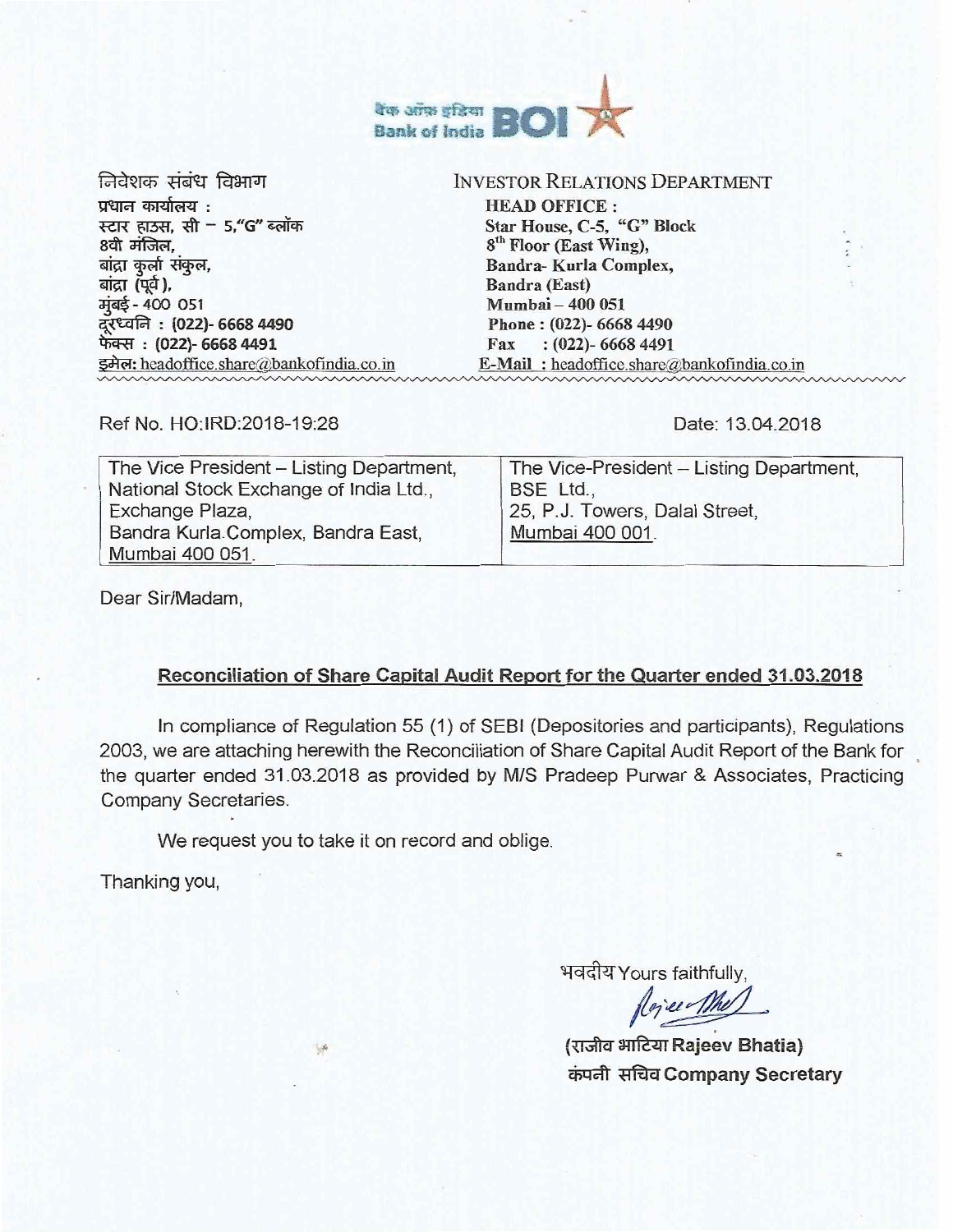

**Pradeep Purwar & Associates** Company Secretaries

To, Board of Directors **Bank of India**  Star House, Bandra-Kurla Complex, Mumbai- 400 051

#### **CERTIFICATE**

We have examined the Register of Members, beneficiary details furnished by the Depositories and other records / documents being maintained by **Bank of India** and **Bigshare Services Private Limited,** its Registrar and Share Transfer Agents for issuing this certificate, in accordance with the circular D&CC / FITTC / CIR-16 / 2002 dated December 31, 2002 issued by the Securities and Exchange Board of India and in terms of Regulation 55A(1) of SEBI (Depositories and Participants), (Second Amendment) Regulations, 2003 notified on  $2^{nd}$  September 2003 (collectively referred as "SEBI Regulations").

In our opinion and to the best of our information and according to the explanations given to us and based on such verification as considered necessary, we hereby certify that **Bank of India** and its Registrars have complied with all the requirements as prescribed in the aforesaid SEBI Regulations and the Reconciliation of Share Capital Audit Report for the quarter ended **31' March, 2018** is annexed hereto (in the format prescribed by the stock exchanges).

> **For Pradeep Purwar & Associates Company Secretaries**

POLLENTO

**Pradeep Kumar Purwar Proprietor (CP No. 5918)** 



**Place: Thane**  Date: 13<sup>th</sup> April, 2018

> G-504, Virai, Kanchanpuskpa Complex, Ghodbunder Road, Opp. Suraj Water Park, Thane (West) - 400 615, Maharashtra, India. Telefax : 91-22-2597 3004, 2597 3322 • E-mail : info@csppa.net • Website : www.csppa.in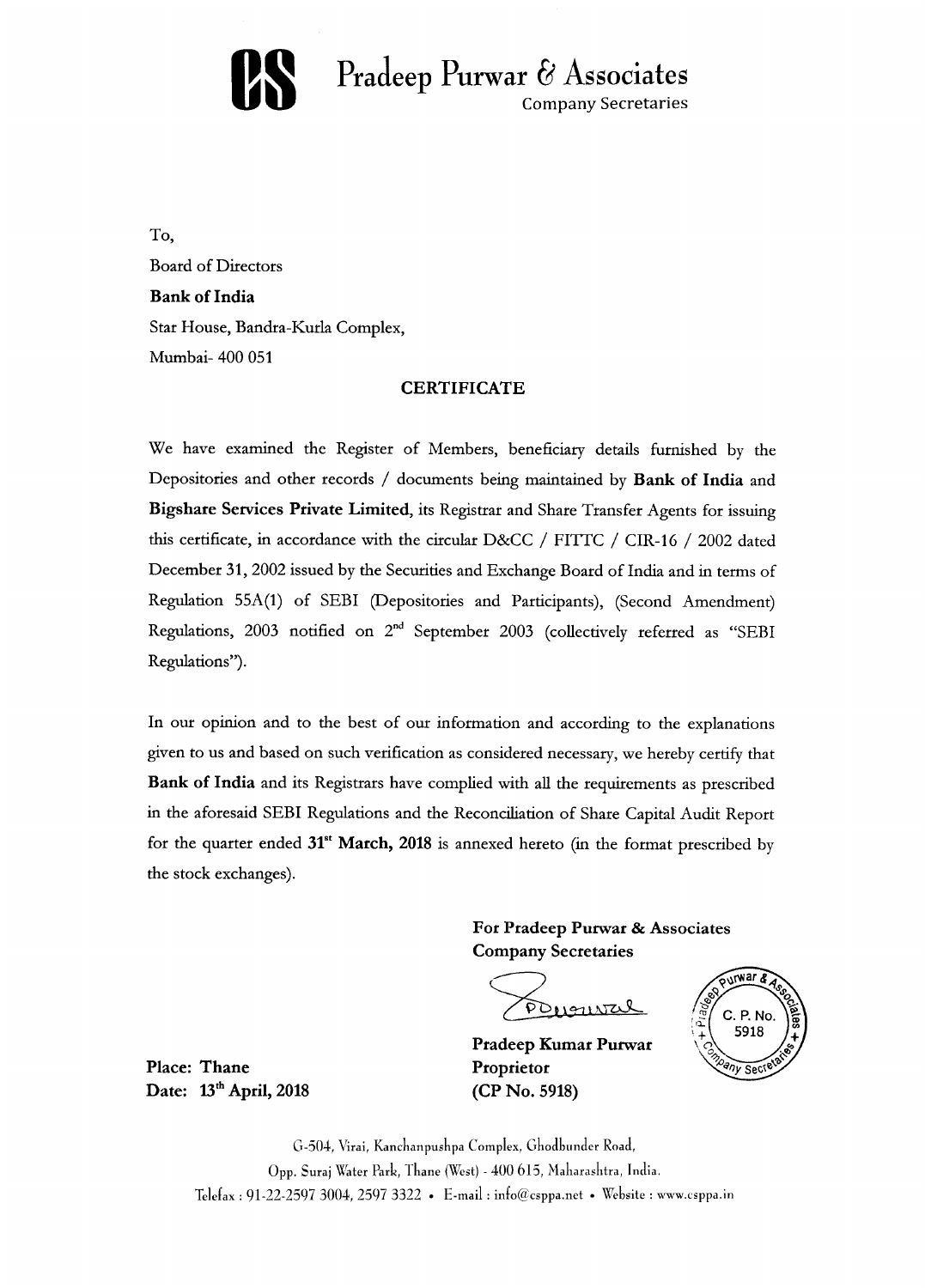

To, The Board of Directors **Bank of India**  Star House, Bandra-Kurla Complex, Mumbai- 400 051

# **RECONCILIATION OF SHARE CAPITAL AUDIT**

| 1. | For Quarter Ended                                                   |                | 31 <sup>st</sup> March, 2018                                                                          |  |
|----|---------------------------------------------------------------------|----------------|-------------------------------------------------------------------------------------------------------|--|
| 2. | <b>ISIN</b>                                                         | ÷              | <b>INE084A01016</b>                                                                                   |  |
| 3. | Face Value                                                          | $\ddot{\cdot}$ | $Rs 10/-$                                                                                             |  |
| 4. | Name of the Bank                                                    | $\ddot{\cdot}$ | Bank of India                                                                                         |  |
| 5. | <b>Registered Office Address</b>                                    | $\ddot{\cdot}$ | C-5, "G" Block, Star House,<br>8th Floor (East Wing)<br>Bandra Kurla Complex,<br>Mumbai-400 051       |  |
| 6. | Correspondence Address                                              | $\ddot{\cdot}$ | C-5, "G" Block, Star House,<br>8th Floor (East Wing)<br>Bandra Kurla Complex,<br>Mumbai-400 051       |  |
| 7. | Telephone & Fax No.                                                 |                | Phone No.: $022 - 66684492$<br>Fax No. : $022 - 66684491$                                             |  |
| 8. | <b>Email Address</b>                                                | $\ddot{\cdot}$ | headoffice.share@bankofindia.co.in                                                                    |  |
| 9. | Name of the stock exchange<br>Where bank's securities<br>are listed |                | <b>BSE Limited (BSE)</b><br>(i)<br>National Stock Exchange of India<br>$\binom{1}{1}$<br>Limited(NSE) |  |

| Particulars                                      | <b>Number of Shares</b> | % of Total<br><b>Issued Capital</b> |
|--------------------------------------------------|-------------------------|-------------------------------------|
| 10. Issued Capital                               | $*#^01,74,41,55,469$    | 100.00                              |
| 11. Listed Capital (Exchange-wise)(BSE)<br>(NSE) | 1,74,29,78,369          | 99.93                               |
| (as per Bank's records)                          | 1,74,29,78,369          |                                     |
| 12. Held in dematerialised form in CDSL          | 90,75,79,651            | 52.03                               |
| 13. Held in dematerialised form in NSDL          | 26, 19, 26, 118         | 15.02                               |
| 14. Physical                                     | 57, 34, 72, 600         | 32.88                               |



G-504, Virai, Kanchanpushpa Complex, Ghodbunder Road,

Opp. Suraj Water Park, Thane (West) - 400 615, Maharashtra, India.

Telefax : 91-22-2597 3004, 2597 3322 • E-mail : info@csppa.net • Website : www.csppa.in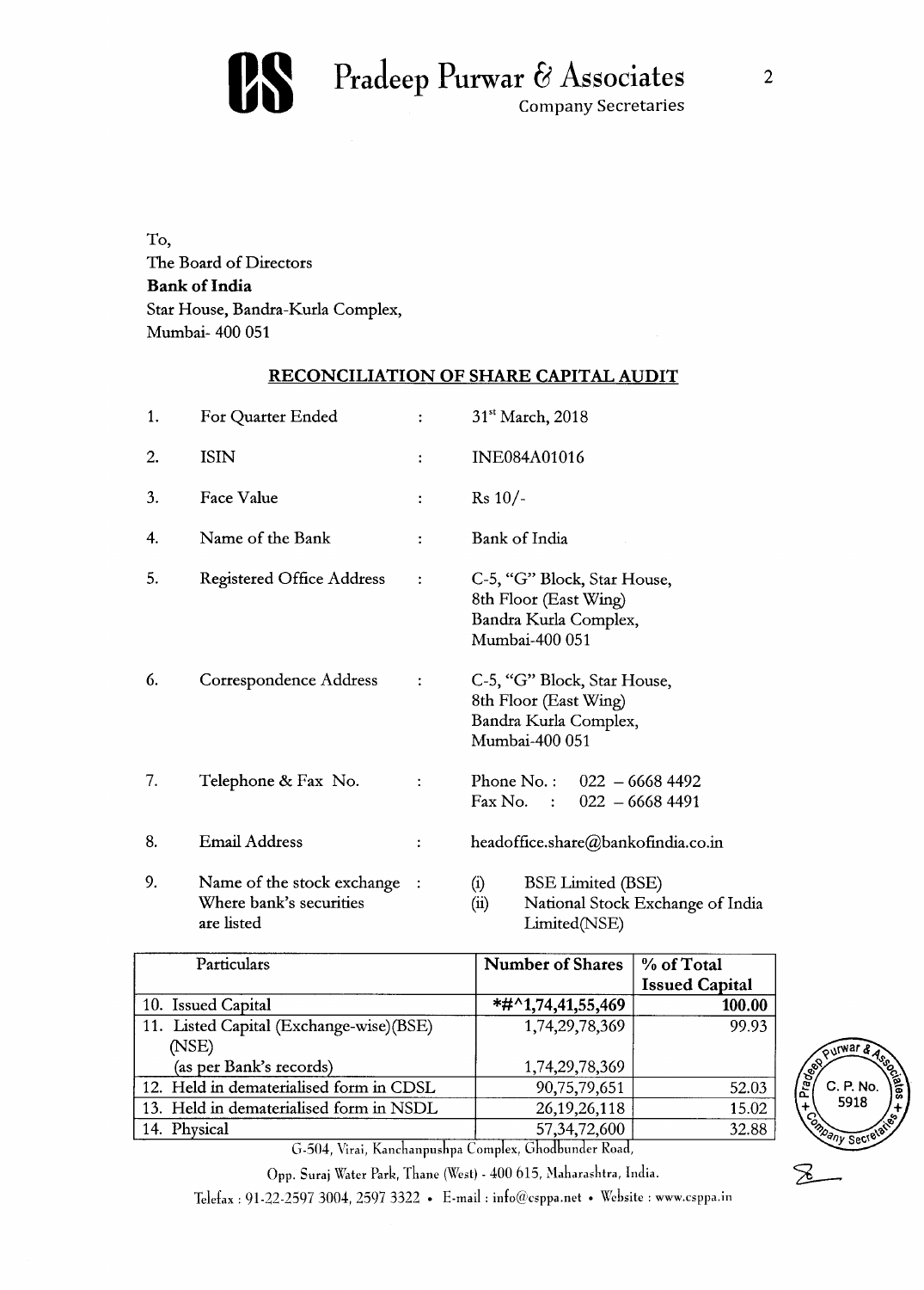|                                                                                         | 15. Total No. of Shares $(12+13+14)$                                                            | 1,74,29,78,369 | 99.93 |  |
|-----------------------------------------------------------------------------------------|-------------------------------------------------------------------------------------------------|----------------|-------|--|
| $\ast$                                                                                  | 1,44,82,98,073 equity shares of the Bank are held by Central Government and<br>are not tradable |                |       |  |
| # Includes 11,77,100 equity shares forfeited by the Bank                                |                                                                                                 |                |       |  |
| <sup>^</sup> Includes 55,84,32,131 Equity shares issued on 27 <sup>th</sup> March, 2018 |                                                                                                 |                |       |  |
|                                                                                         |                                                                                                 |                |       |  |
| 16.                                                                                     | Reason for difference if any, between (11& 15)                                                  | : Nil          |       |  |

The Bank had on  $29<sup>th</sup>$  March 2003, forfeited 11,85,300 equity shares. Out of the aforesaid shares, annulment of forfeiture of 8,200 equity shares was done till  $30<sup>th</sup>$ December, 2017. 11,77,100 equity shares have not been listed on the Stock Exchanges.

Difference between (10 & 11) :11,77,100 equity Shares

17. Certifying the details of changes in share capital during quarter under consideration as per Table below:

| Particulars<br>***                            | No<br>of<br>shares | Applied<br>Not<br>Applied<br>for | Listed on<br>Stock<br>Exchange<br>s (Specify | Whether<br>intimated<br>to CDSL | Whether<br>Intimated<br>to NSDL | $In-$<br>principle<br>approval<br>Pending |
|-----------------------------------------------|--------------------|----------------------------------|----------------------------------------------|---------------------------------|---------------------------------|-------------------------------------------|
|                                               |                    | listing                          | Names)                                       |                                 |                                 | SE<br>for<br>(Specify<br>Names)           |
| Preferential<br>Allotment of<br>Equity shares | 55,84,32,131       | Applied                          | No                                           | Yes                             | Yes                             | NA                                        |
|                                               |                    |                                  |                                              |                                 |                                 |                                           |

\*\*\*Rights, Bonus, Preferential Issue, ESOP's, Amalgamation, Conversion, Buy back, Capital Reduction, Forfeiture, Any other (to specify)

18. Register of Members is updated (Yes / No)  $\mathbf{.}$ Yes Not Applicable If not, updated upto which date  $\mathbf{.}$ 

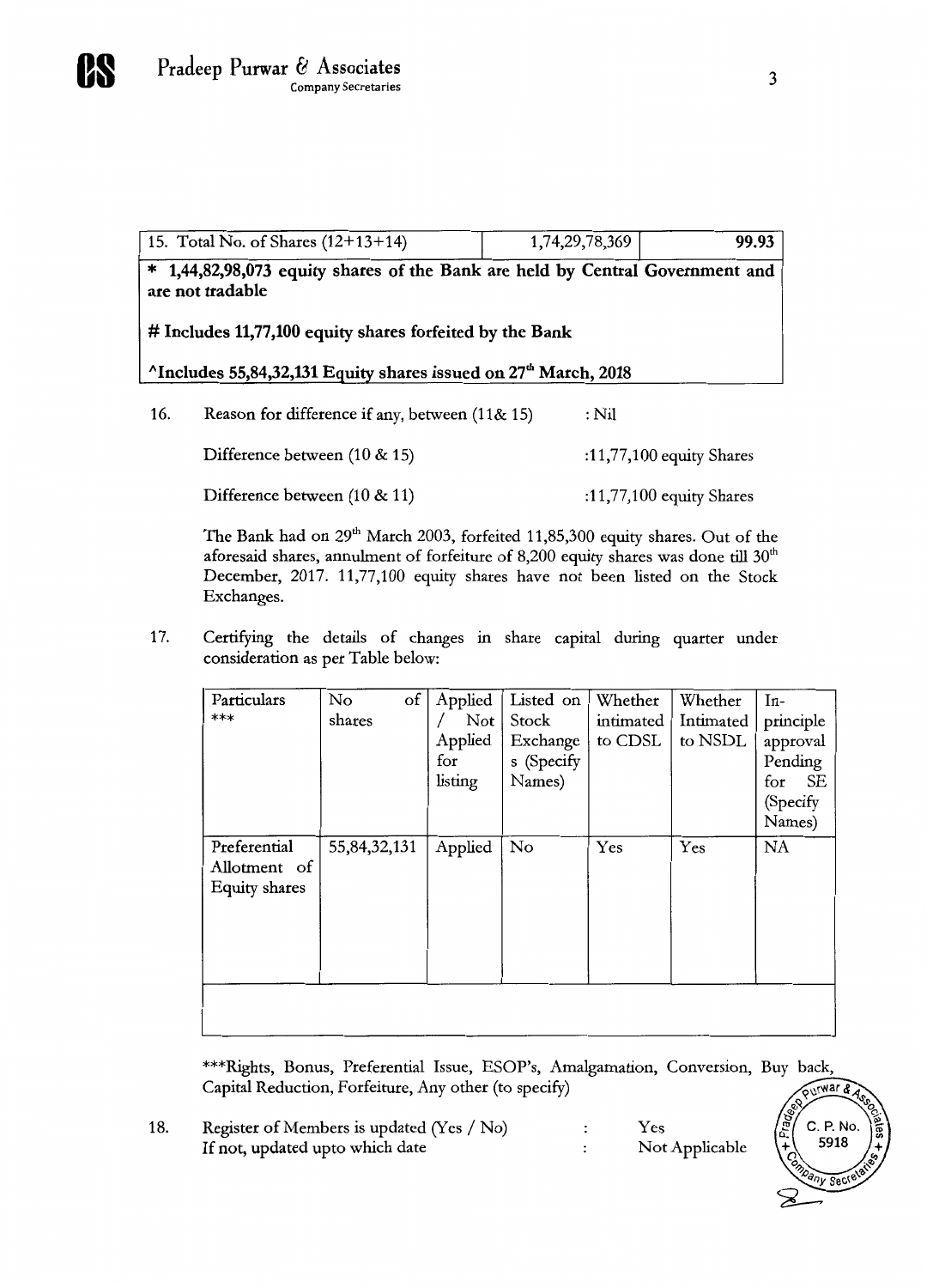

- 19. Reference of previous quarter with regards to excess dematerialized shares, if any. Not Applicable
- 20. Has the bank resolved the matter mentioned in point no. 19 above in the current quarter? If not, reasons why? Not Applicable
- 21. Mention the total no. of requests, if any, confirmed after 21 days and the total no. of requests pending beyond 21 days with the reasons for delay:

| Total No of demat requests    | No of    | No of shares   Reasons for |                |
|-------------------------------|----------|----------------------------|----------------|
|                               | requests |                            | delay          |
| Confirmed after 21 days       | Nil      | Nil                        | Not Applicable |
| Pending for more than 21 days | Nil      | Nil                        | Not Applicable |

| 22. | Name, Telephone & Fax No. of the<br>Compliance Officer of the Co. |                | Mr. Rajeev Bhatia<br>Company Secretary and<br>Compliance Officer<br>Phone No.: $022 - 66684492$<br>Fax No. : $022 - 66684491$                                                                             |
|-----|-------------------------------------------------------------------|----------------|-----------------------------------------------------------------------------------------------------------------------------------------------------------------------------------------------------------|
| 23. | Name, Address, Tel & Fax No<br>Regn No. of the Auditor            | $\ddot{\cdot}$ | Pradeep Purwar & Associates<br><b>Company Secretaries</b><br>G-504, Virai Building,<br>Kanchanpushpa Complex,<br>Ghodbunder Road,<br>Thane $(W) - 400601$<br>Tel.: $022 - 25973004/3302$<br>C.P.No.: 5918 |

24. Appointment of common agency for share registry work: Yes if yes (name & address)

## **Bigshare Services Private Limited 1st** Floor, Bharat Tin Works Building, Opp. Vasant Oasis, Makwana Road, Marol, Andheri (East), Mumbai — 400 059